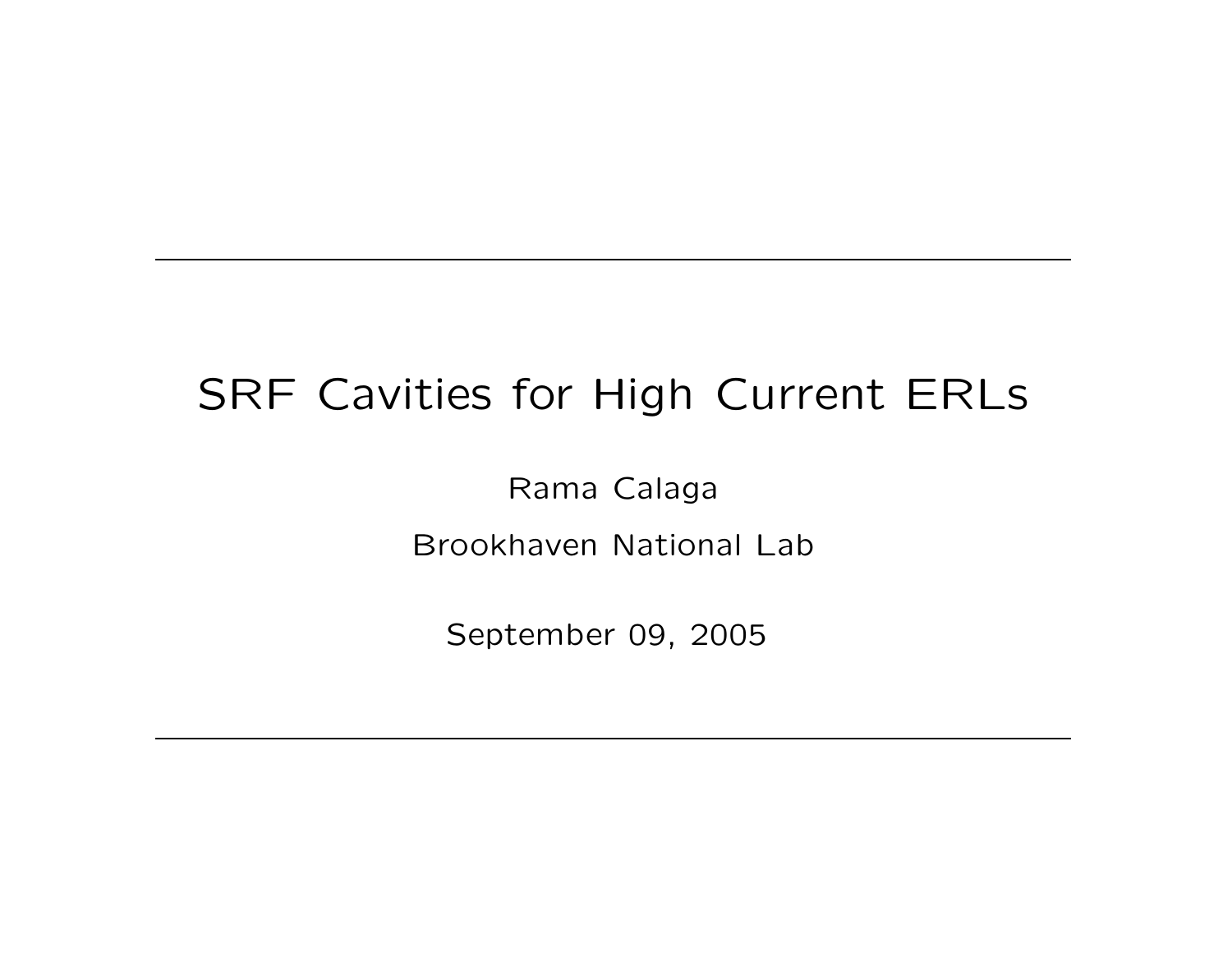### Motivation - ecooling@RHIC

- Cooling  $Au$  beams at 100 GeV requires  $\sim$  54 MeV  $e^-$
- $\bullet$   $\frac{dCooling}{dt} \propto \gamma^{\frac{5}{2}}$
- $\bullet$  Low  $\epsilon_{x/y}$ , high current  $(> 200mA)$  and bunch charge  $(10\text{-}20$  nC $)$
- Replenish  $e^-$  every cycle energy recovery linac

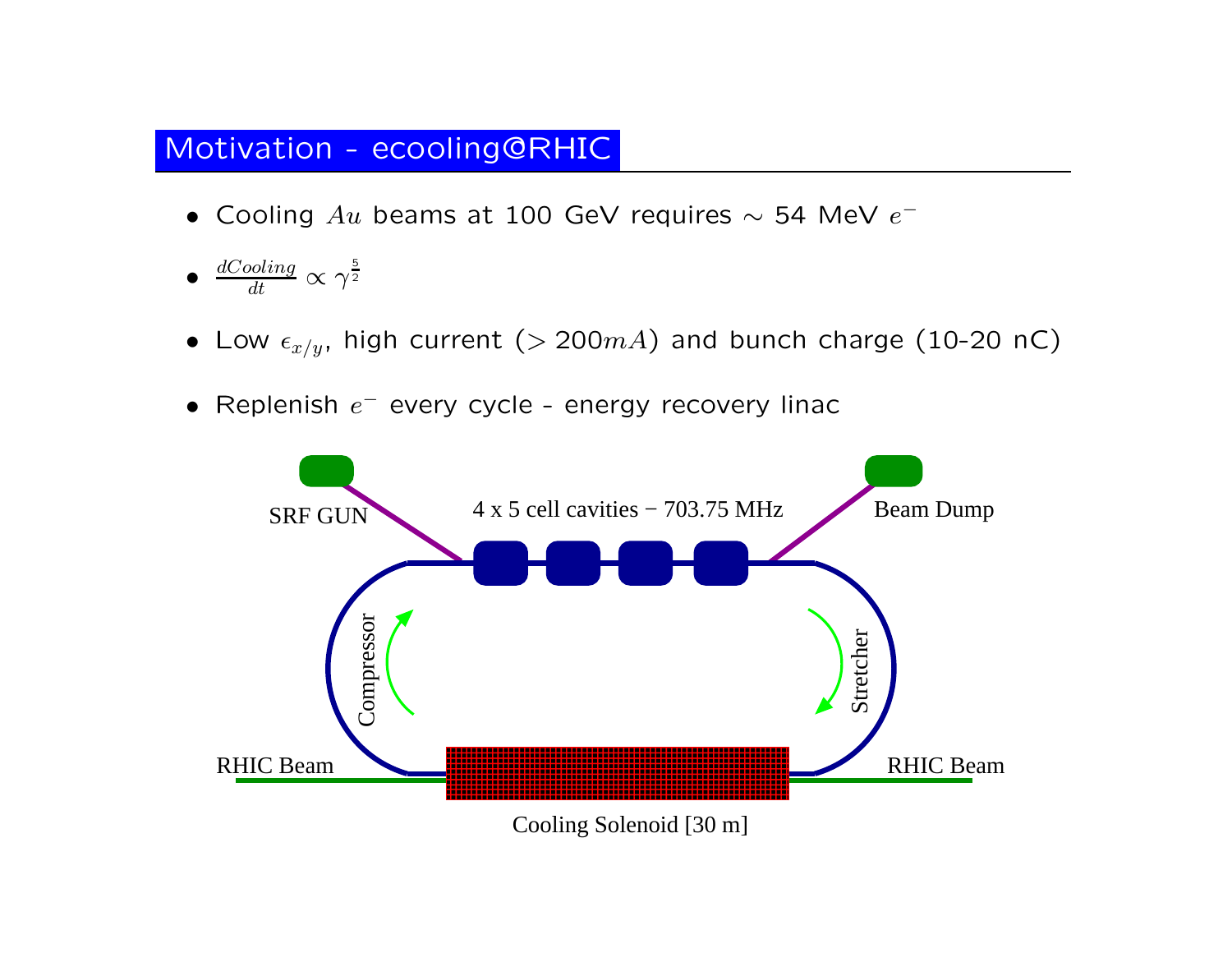## Prototype ERL - Proof of Principle

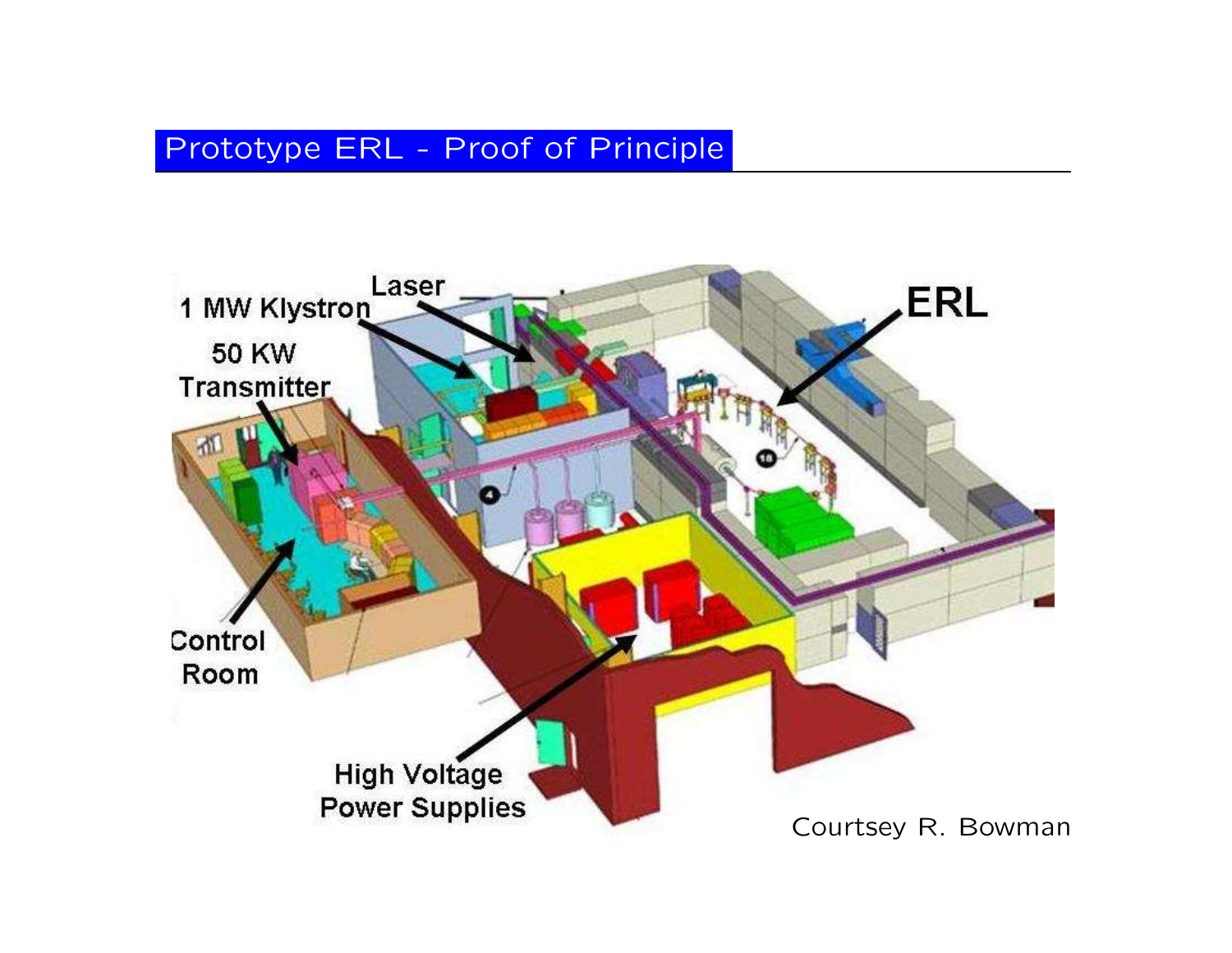## Injector & Linac

## SRF Injector





- Generation of ampere class beam CW
- Cathode Issues and Isolation
- $\bullet$   $E_z$  at the cathode
- $\bullet$  Low  $\epsilon_{x/y}$  &  $\delta E/E$
- Strong Coupling  $Q_{ext}\sim 10^4$  Field Emission  $(Q_0)$
- $\bullet$  High  $Q_{ext}$   $\;\Rightarrow$  Lorentz force detuning & microphonics
- HOM Power & extraction
- Multibunch Instabilities (x20 state-of-the-art)
-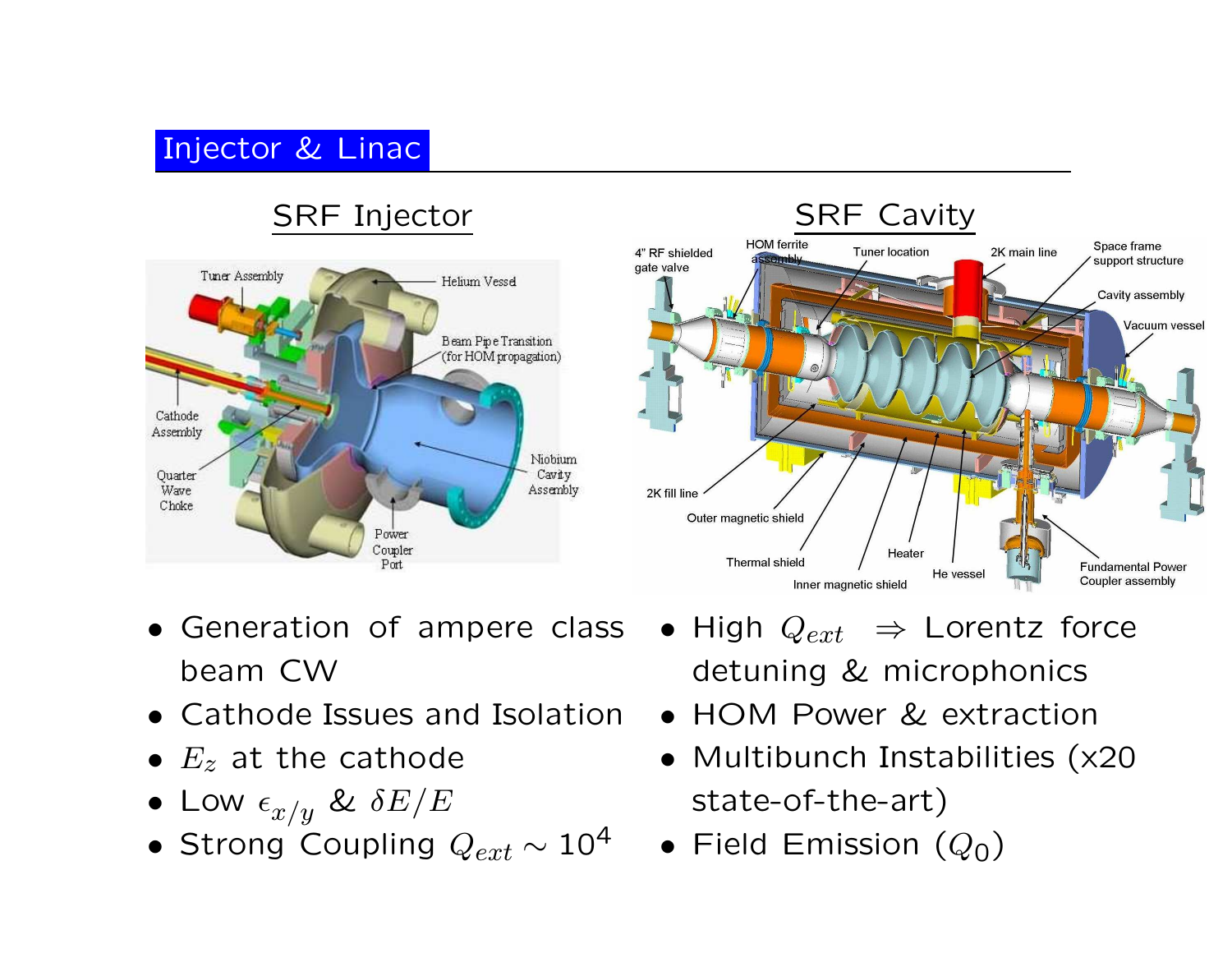# SRF Cavity Design Issues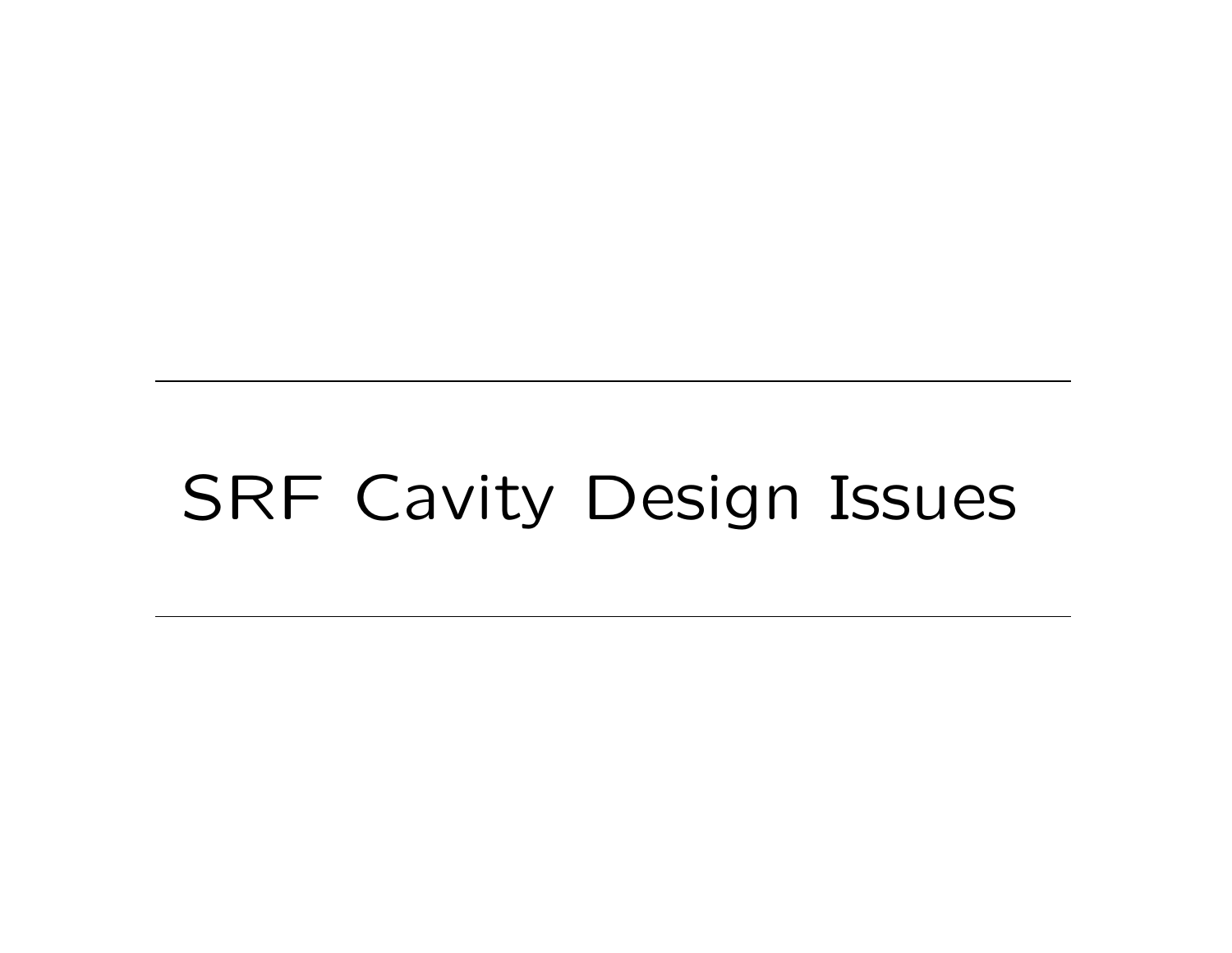#### Fundamental Mode - Main Issues



| Par                                 | BNL                 | CEBAF<br>( تا       | TESLA(HG)           |
|-------------------------------------|---------------------|---------------------|---------------------|
| Freq. [MHz]                         | 703.75              | 1497                | 1300                |
| $\frac{R}{Q} * G$ [ $\Omega^2$ ]    | $9 \times 10^4$     | $2.1 \times 10^{5}$ | $2.8 \times 10^5$   |
| $\frac{E_p/E_a}{H_p/E_a}$ [mT/MV/m] | 1.97<br>5.78        | 1.96<br>4.15        | 1.98<br>4.15        |
| $k_{cc}$                            | $3\%$               | 1.89%               | $1.87\%$            |
| $N_{cells}$                         | 5                   |                     | 9                   |
| $\frac{N^2}{\beta k_{cc}}$          | $8.3 \times 10^{2}$ | $2.6 \times 10^{3}$ | $4.1 \times 10^{3}$ |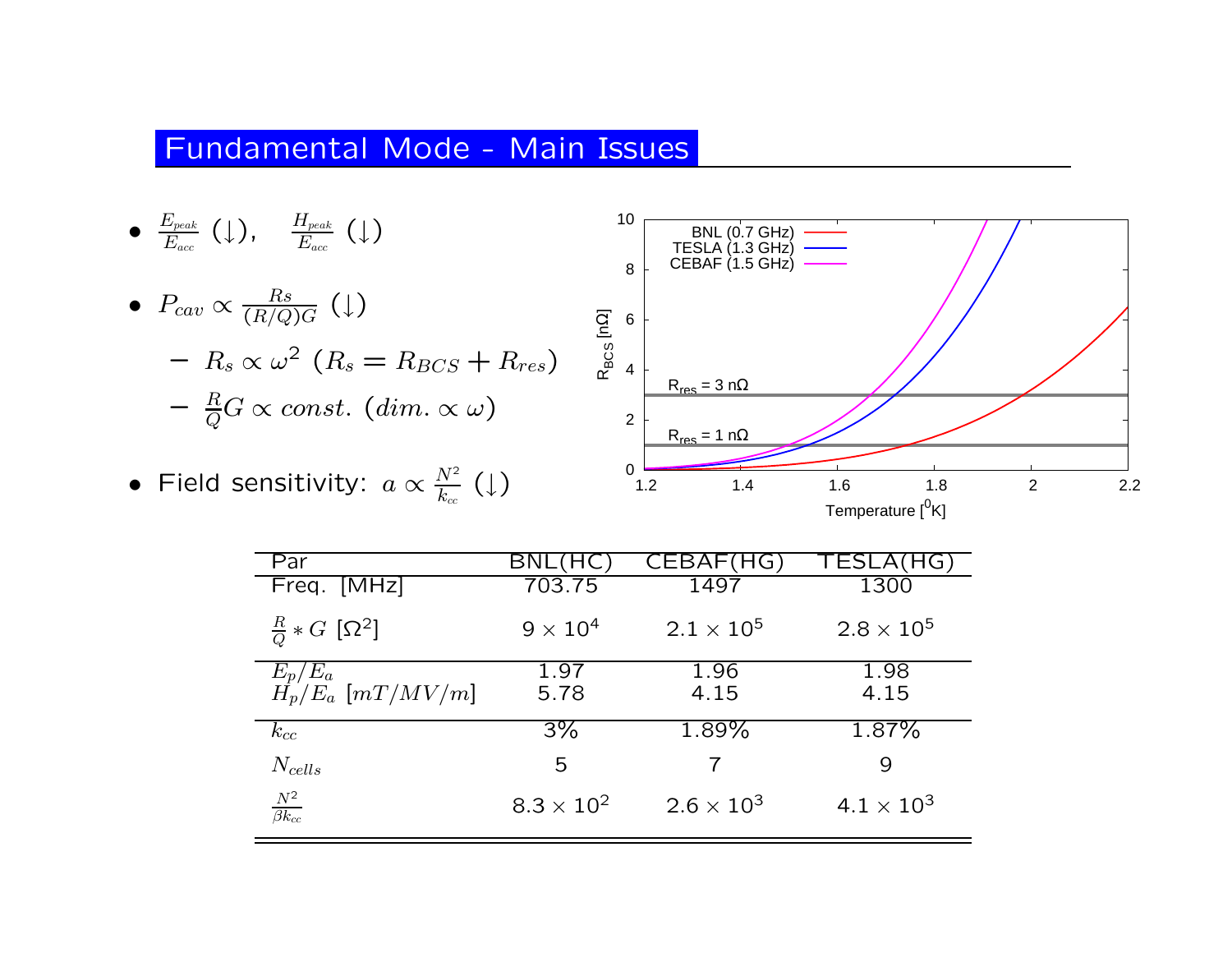## HOM Power & Extraction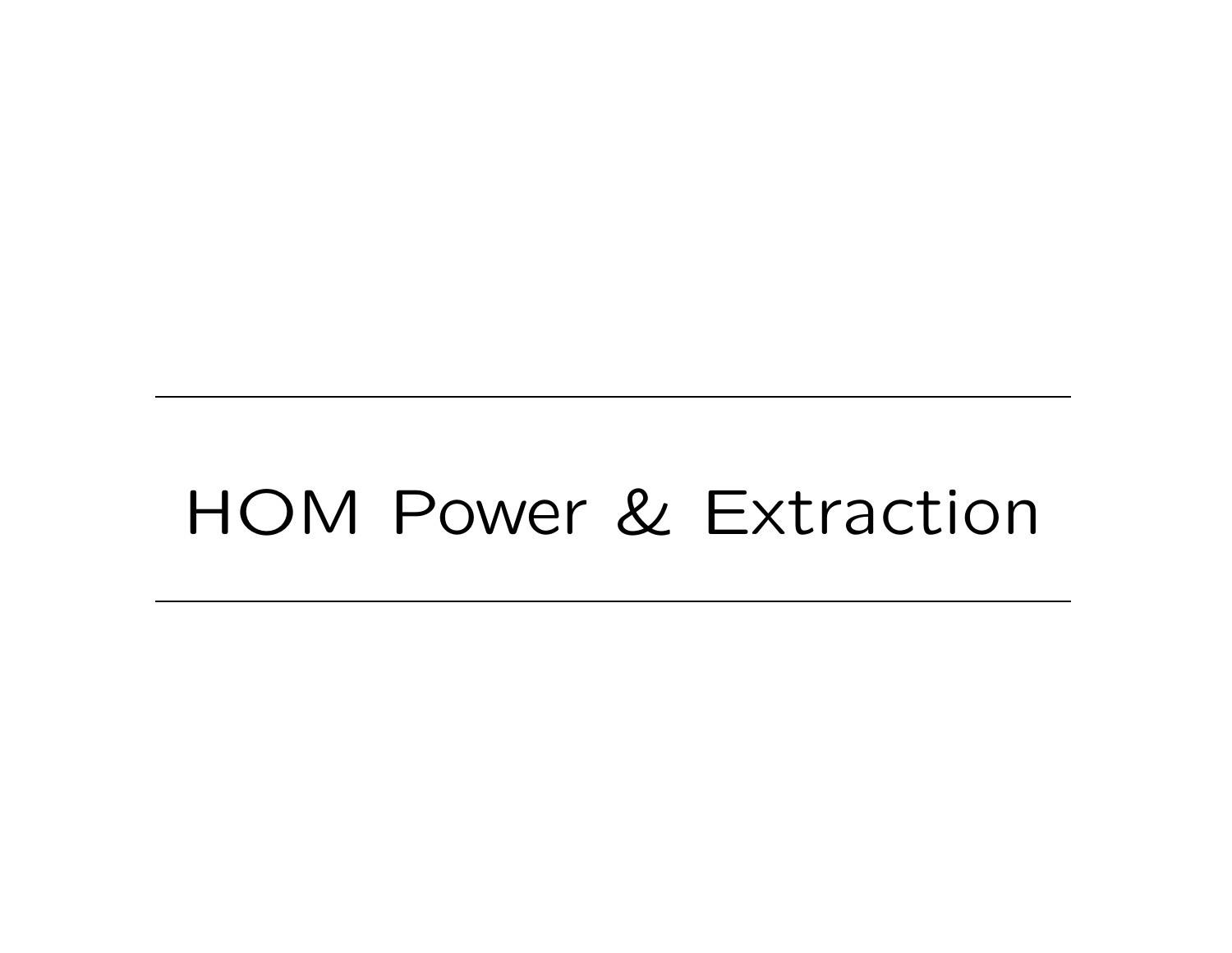#### HOM P o wer & Kick

 $P_{avg}=2$  $k_{||}IQ$ 



\*\*\* Avg. P o wer Normalized to 1 V/pC

 $k_{||} \propto \frac{1}{\mathrm{R}_{\mathrm{iris}}} \sqrt{\frac{d}{\sigma_{z}}} \sqrt{N_{c}}$ 



<sup>σ</sup> [cm]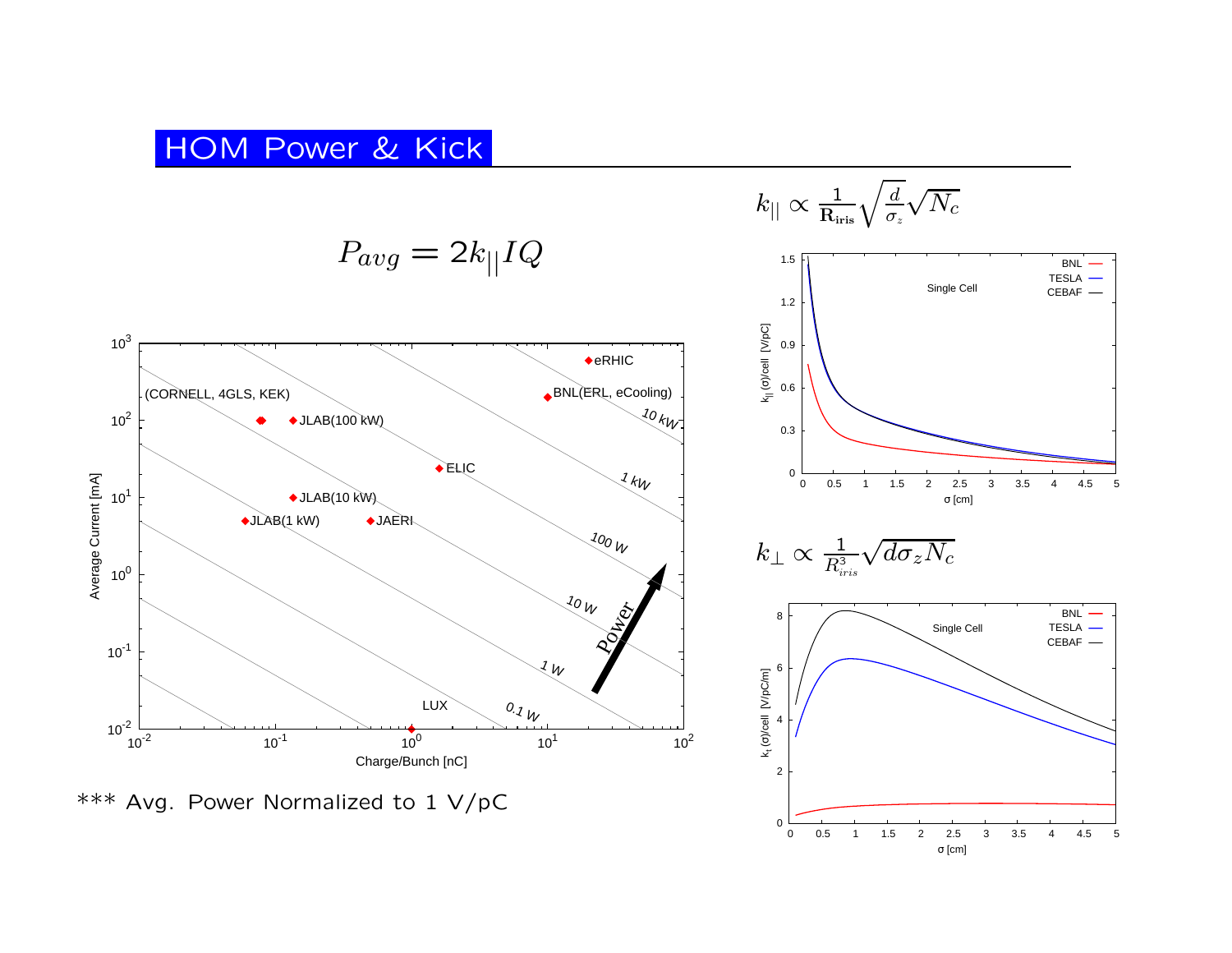### HOM Extraction & Damping

Ferrite Absorbers Broadband (300 K)





| Parameter                                   | BNL(HC) | CEBAF(HG) | TESLA(HG) |
|---------------------------------------------|---------|-----------|-----------|
| $k_{\parallel}$ ( $\sigma_z - 1mm$ ) [V/pC] | 4.25    | 10 71     | 13 14     |
| $k_{\perp}$ ( $\sigma_z - 1mm$ ) [V/pC/m]   |         | 2.24      | 2.07      |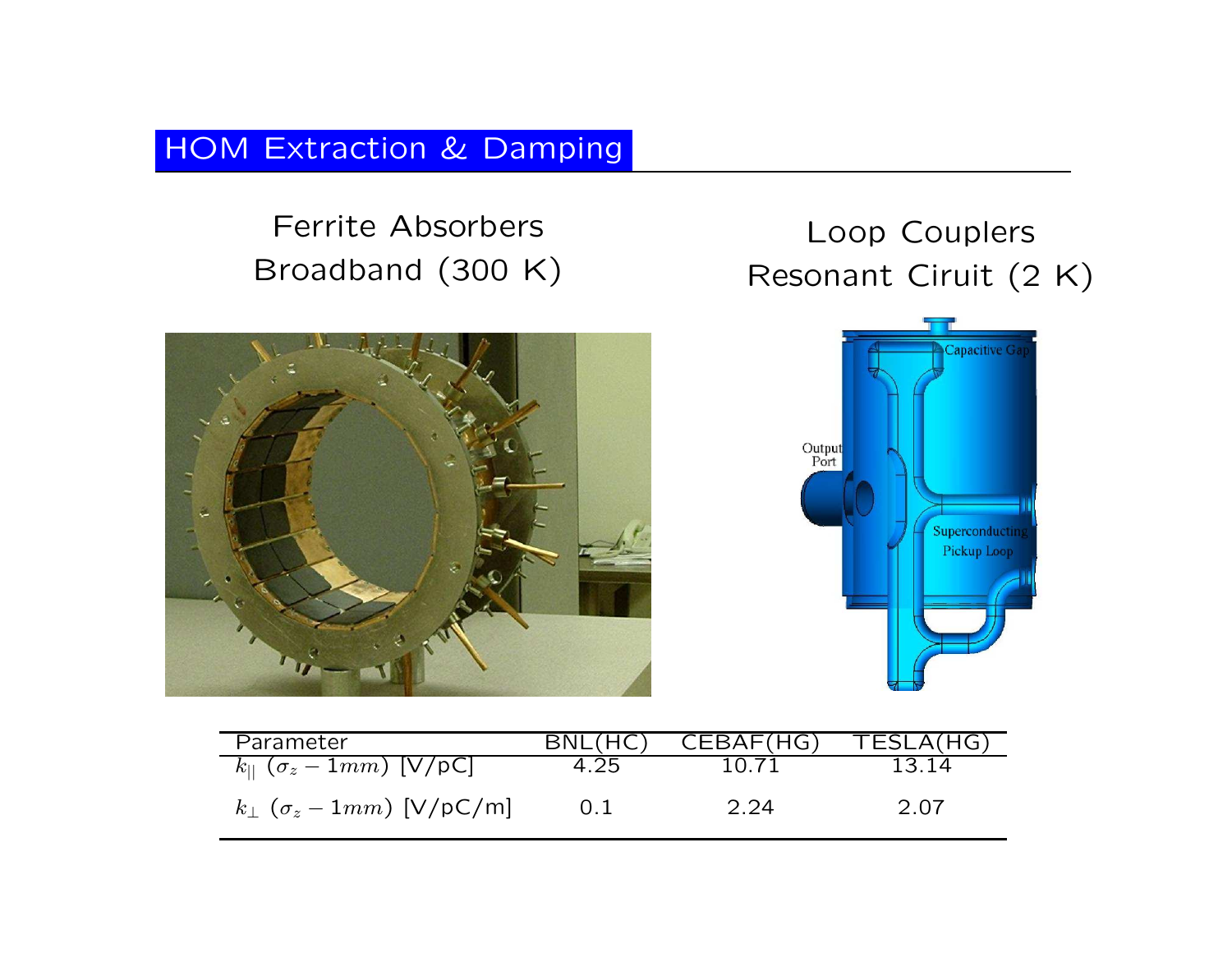## Trapped Modes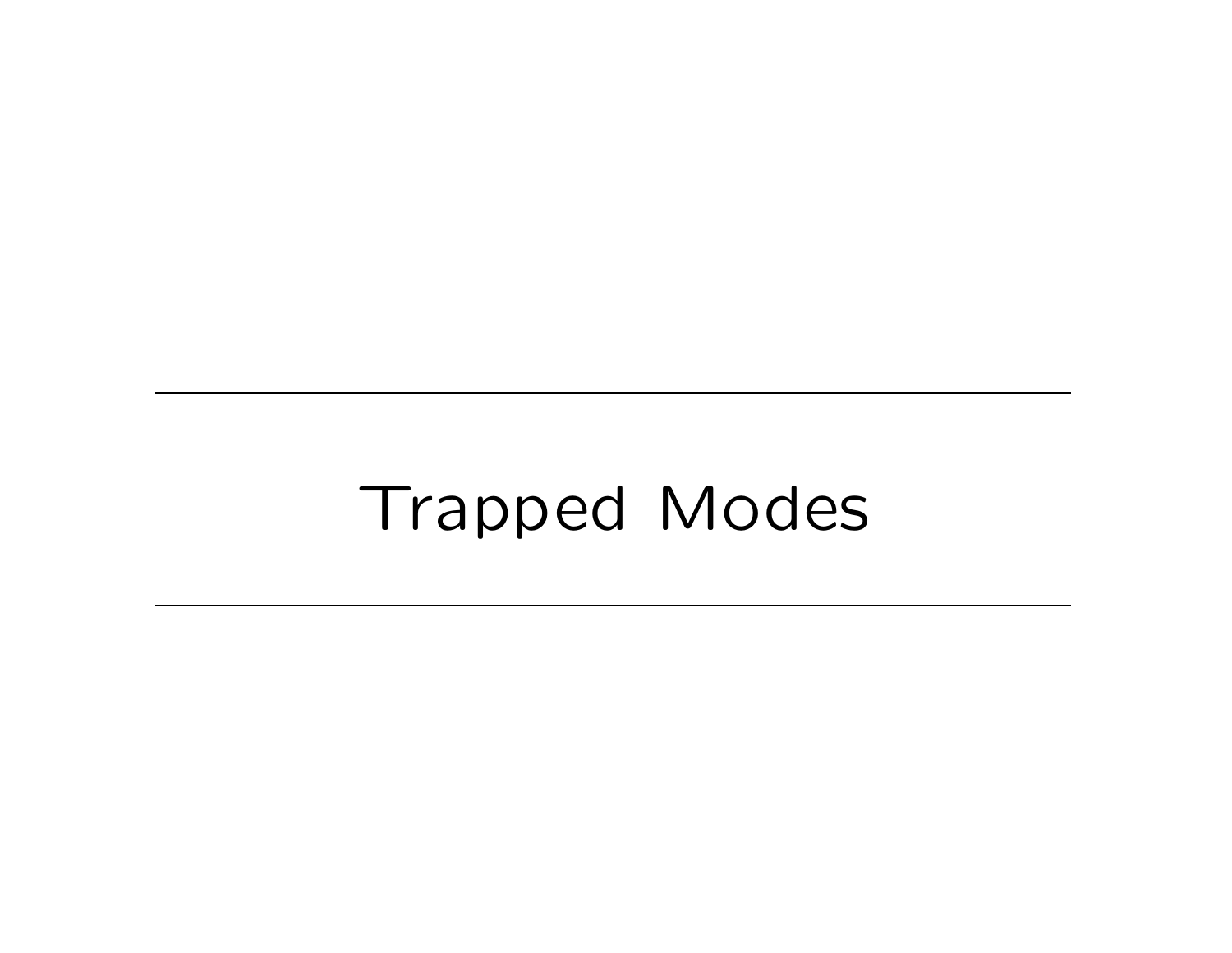## Design Criteria: Trapped Modes

Frequency Difference





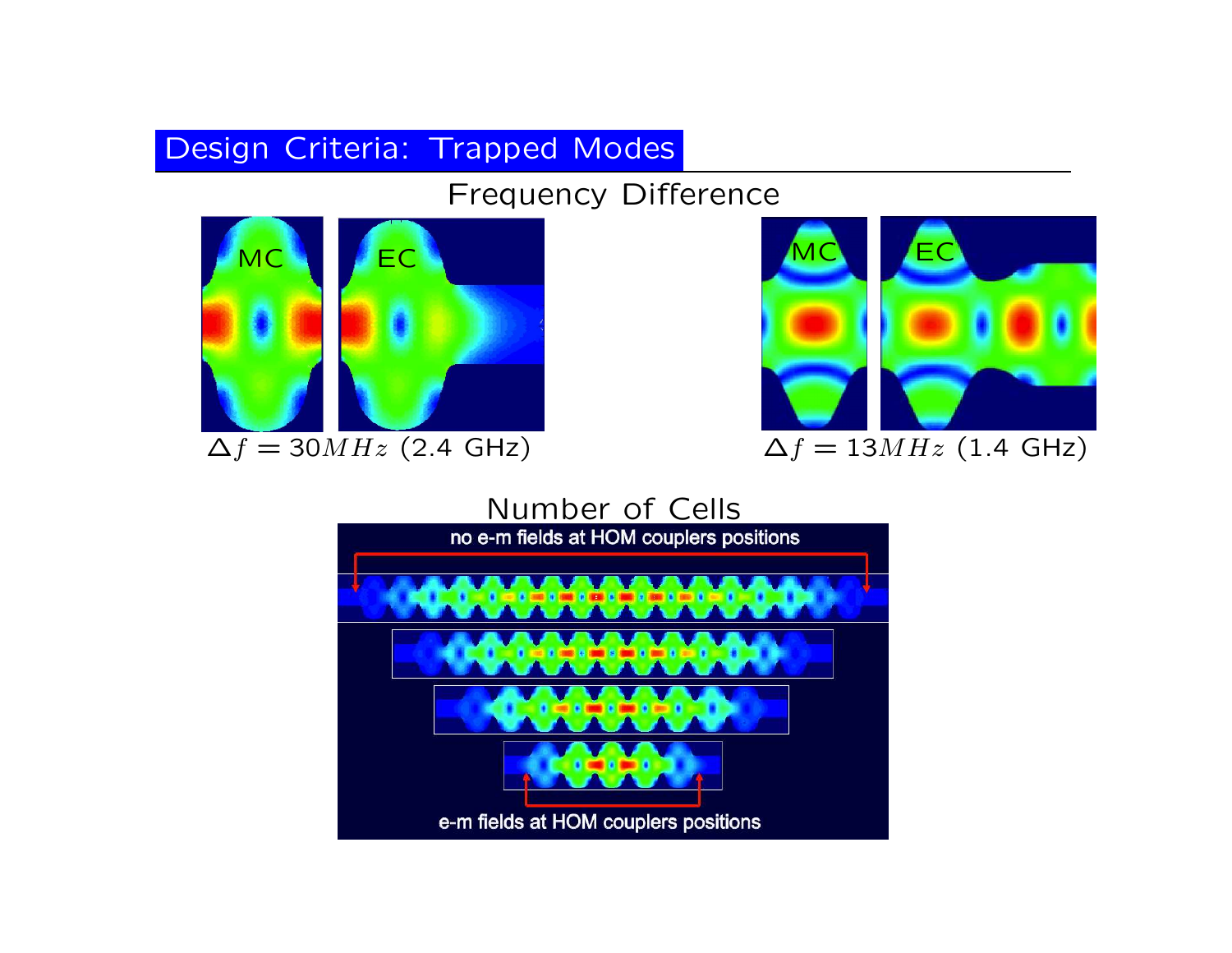## HOMs - Multibunch BBU



Trapped Modes ( $k_{cell-cell}$ ,  $N_{cells}$ ,  $Q_{ext}$ )

$$
\boxed{I_{thr}=\frac{-2p_{r}c}{e\big(\frac{R}{Q}\big)Q_{e}k_{m}M_{12}sin(\omega_{m}t_{r})e^{-\frac{\omega_{m}}{2Q_{e}}t_{r}}}}
$$

| Parameter                                 | BNL(HC        | CEBAF(HG)     | TESLA(HG)     |
|-------------------------------------------|---------------|---------------|---------------|
| $k_{\parallel}$ $(\sigma_z - 1mm)$ [V/pC] | 4.25          | 10.71         | 13.14         |
| $k_{\perp}$ ( $\sigma_z - 1mm$ ) [V/pC/m] | 0.1           | 2.24          | 2.07          |
| $Q_{ext}$ (Dipole)                        | $10^2 - 10^4$ | $10^3 - 10^6$ | $10^3 - 10^7$ |

Single Pass (HG) Vs. Multiple Passes (HC + Magnets)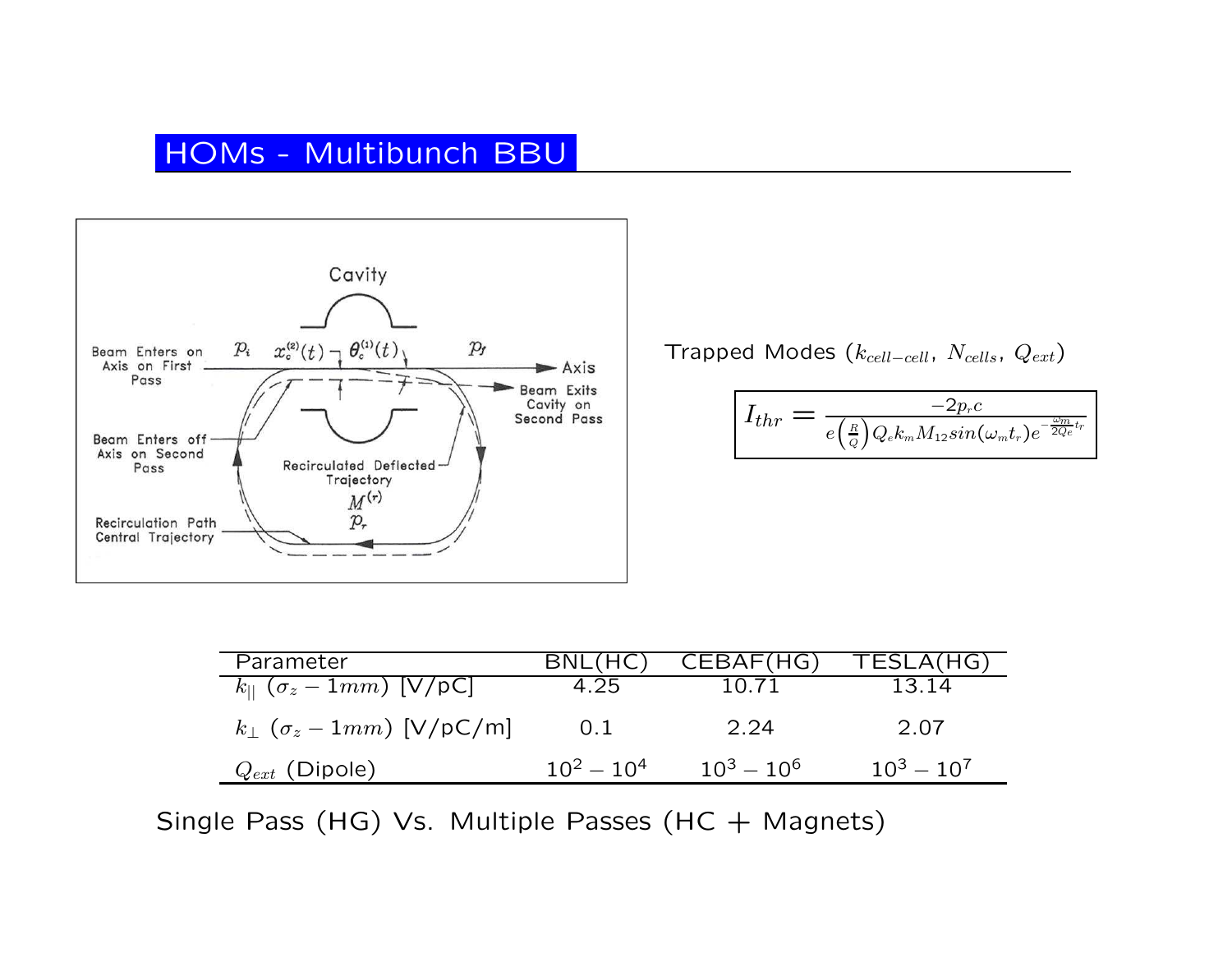## BNL Cavity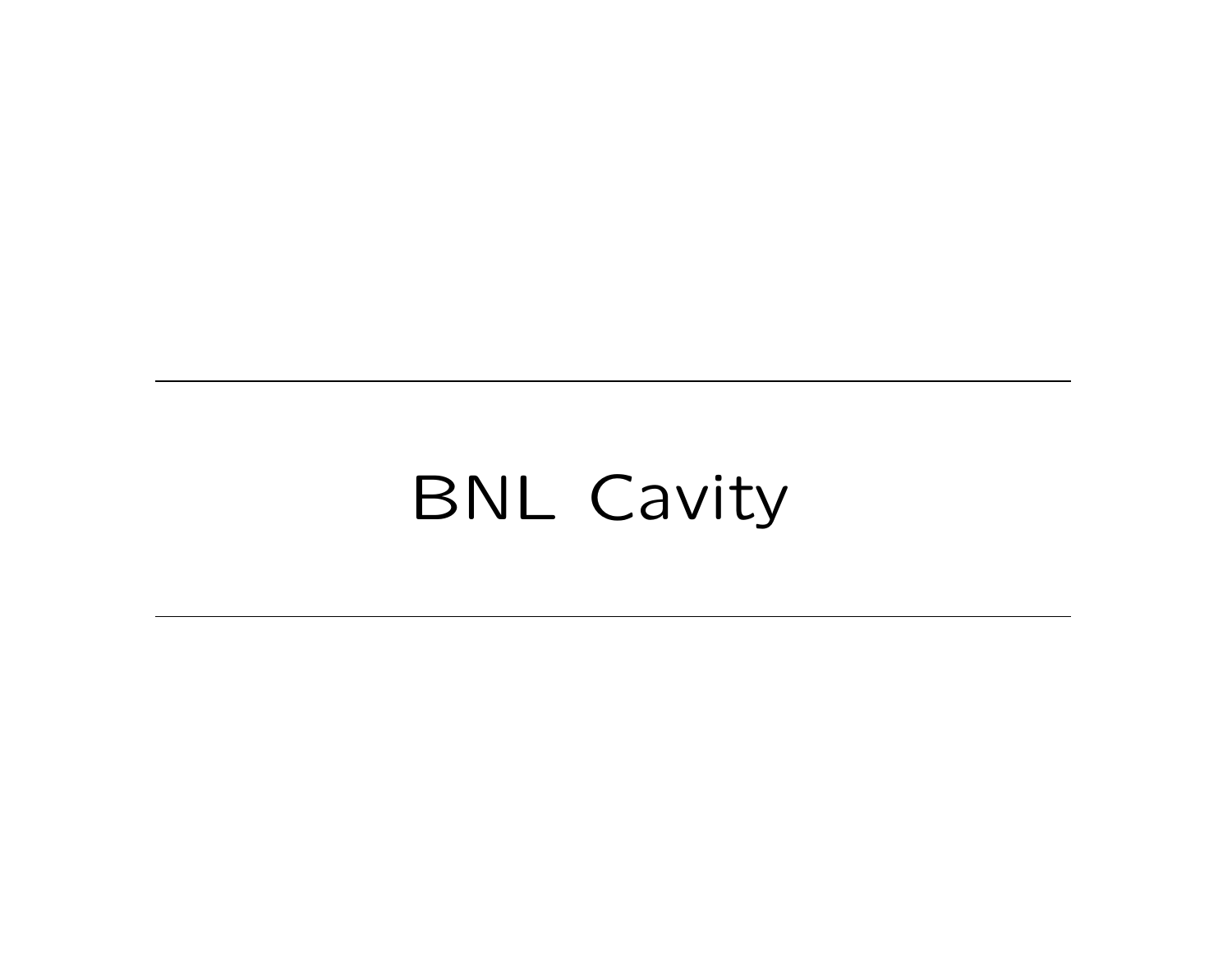## Cavit y Design



| <b>Iris Radius, <math>\overline{R}_{iris}</math></b>                 | $\overline{8.5}$ [cm] |
|----------------------------------------------------------------------|-----------------------|
| Wall Angle, $\alpha$                                                 | $25$ [deg]            |
| Equatorial Ellipse, $R = \frac{B}{4}$                                | 1.0                   |
| Iris Ellipse, $r = \frac{b}{a}$                                      | 1.1                   |
| Cav. wall to iris <sup>a</sup> plane, d                              | $2.5$ [cm]            |
| Half Cell Length, $L = \frac{\lambda \beta}{4}$                      | 10.65 [cm]            |
| $H = D - (R_{iris} + b + B)^T$<br>Cavity Beta, $\beta = \frac{v}{c}$ | 4.195 [cm]            |
|                                                                      |                       |

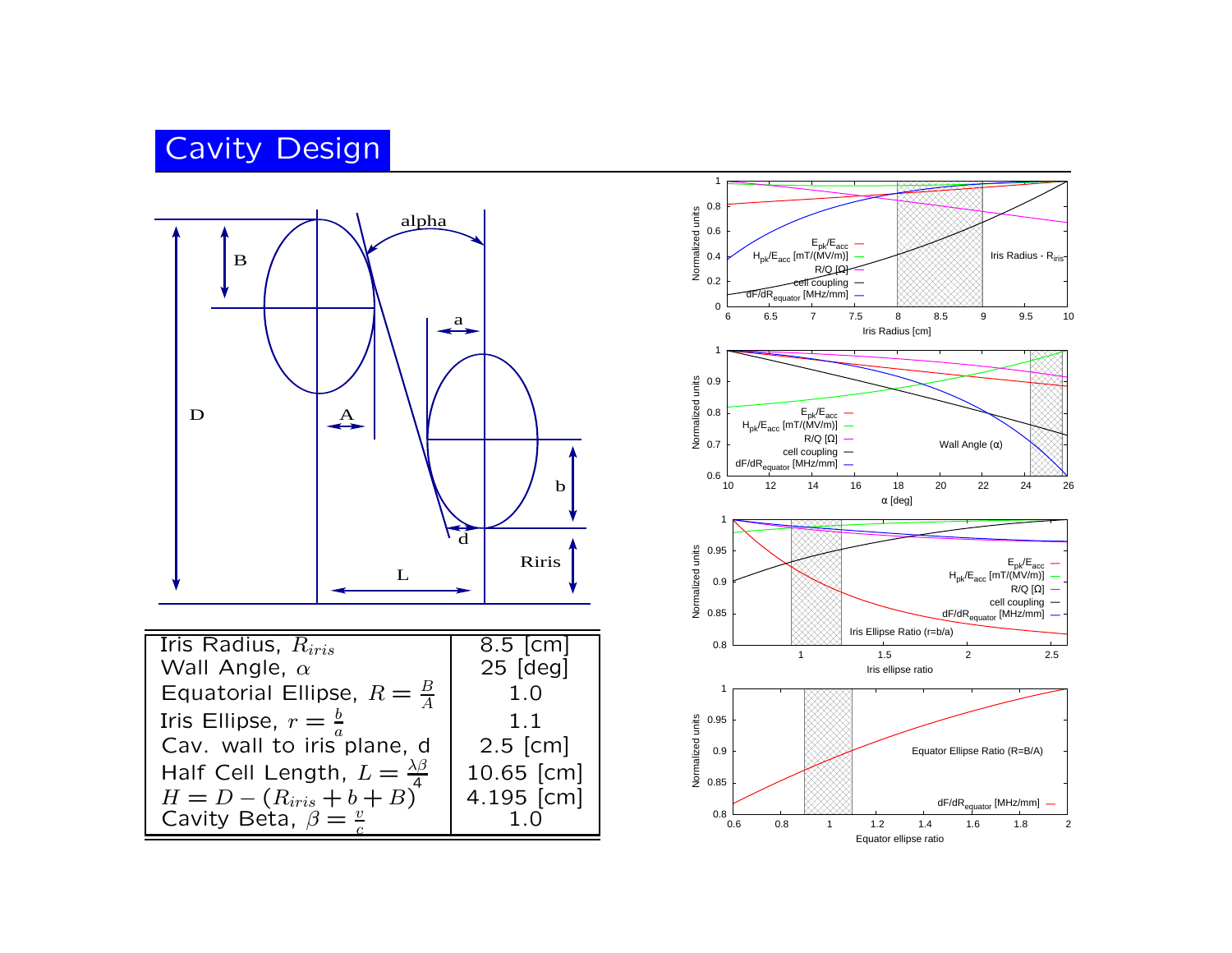## Beam Pipe Transition

- Damping HOMs
	- Enlarged BP (KEK, BNL, CORNELL)
	- Flutes (CORNELL)
	- Loop couplers (TESLA, CEBAF)
- • Minimize fundamental leakage  $(> 10 W)$ .
- Minimize FPC kick
	- Enlarged BP (KEK, BNL)
	- Symm. couplers (COR-NELL)
- Cold to warm transition (Counter Flow of He)

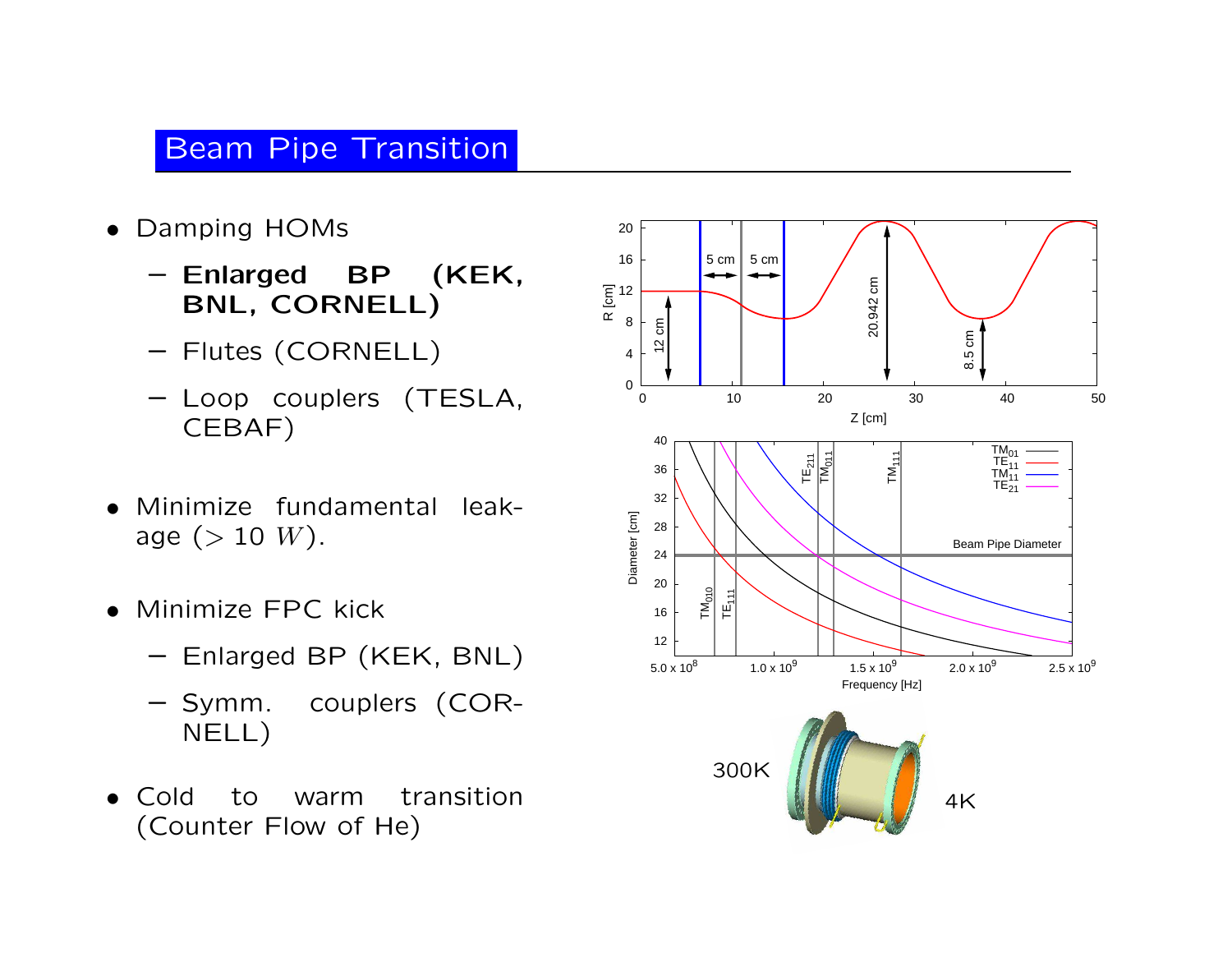## BNL High Current Cavity

#### Main Parameters:

| Frequency                                           | 703.75 [MHz]       |  |
|-----------------------------------------------------|--------------------|--|
| <b>RHIC Harmonic</b>                                | 25                 |  |
| Number of cells                                     | 5                  |  |
| Active cavity length                                | 1.52 [m]           |  |
| Iris Diameter                                       | $17$ [cm]          |  |
| Beam Pipe Diameter                                  | 24 [cm]            |  |
| $G(\Omega)$                                         | 225                |  |
| R/Q                                                 | $403.5 [\Omega]$   |  |
| $Q$ BCS @ 2K                                        | $4.5\times10^{10}$ |  |
| $Q_{ext}$                                           | $3\times10^6$      |  |
| $E_p/E_a$                                           | 1.97               |  |
| $H_p/E_a$                                           | 5.78 $[mT/MV/m]$   |  |
| cell to cell coupling                               | $3\%$              |  |
| Sensitivity Factor $\left(\frac{N^2}{\beta}\right)$ | 833                |  |
| <b>Field Flatness</b>                               | $96.5 \%$          |  |
| Lorentz Detuning Coeff                              | $1.2$ [Hz/MV/m]    |  |
| Lowest Mech. Resonance                              | 96 [MHz]           |  |
| $k_{  }$ $(\sigma_z-1cm)$                           | 1.1 $[V/pC]$       |  |
| $k_{\perp}$ ( $\sigma_z-1cm$ )                      | 3.1 $[V/pC/m]$     |  |
| HOM Power $(10-20 \text{ nC})$                      | $0.5 - 2.3$ [kW]   |  |

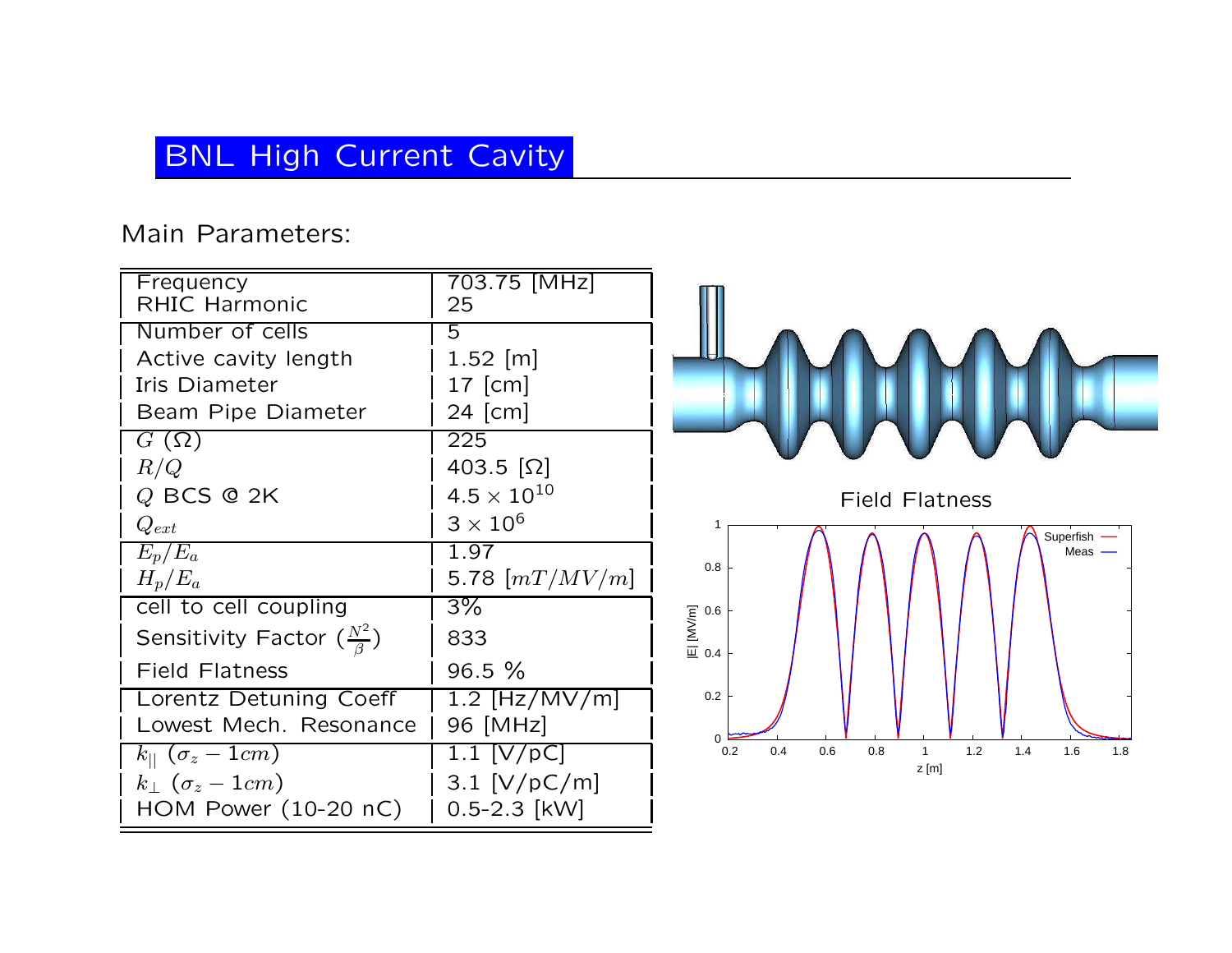### Cu Prototype & Nb Cavity



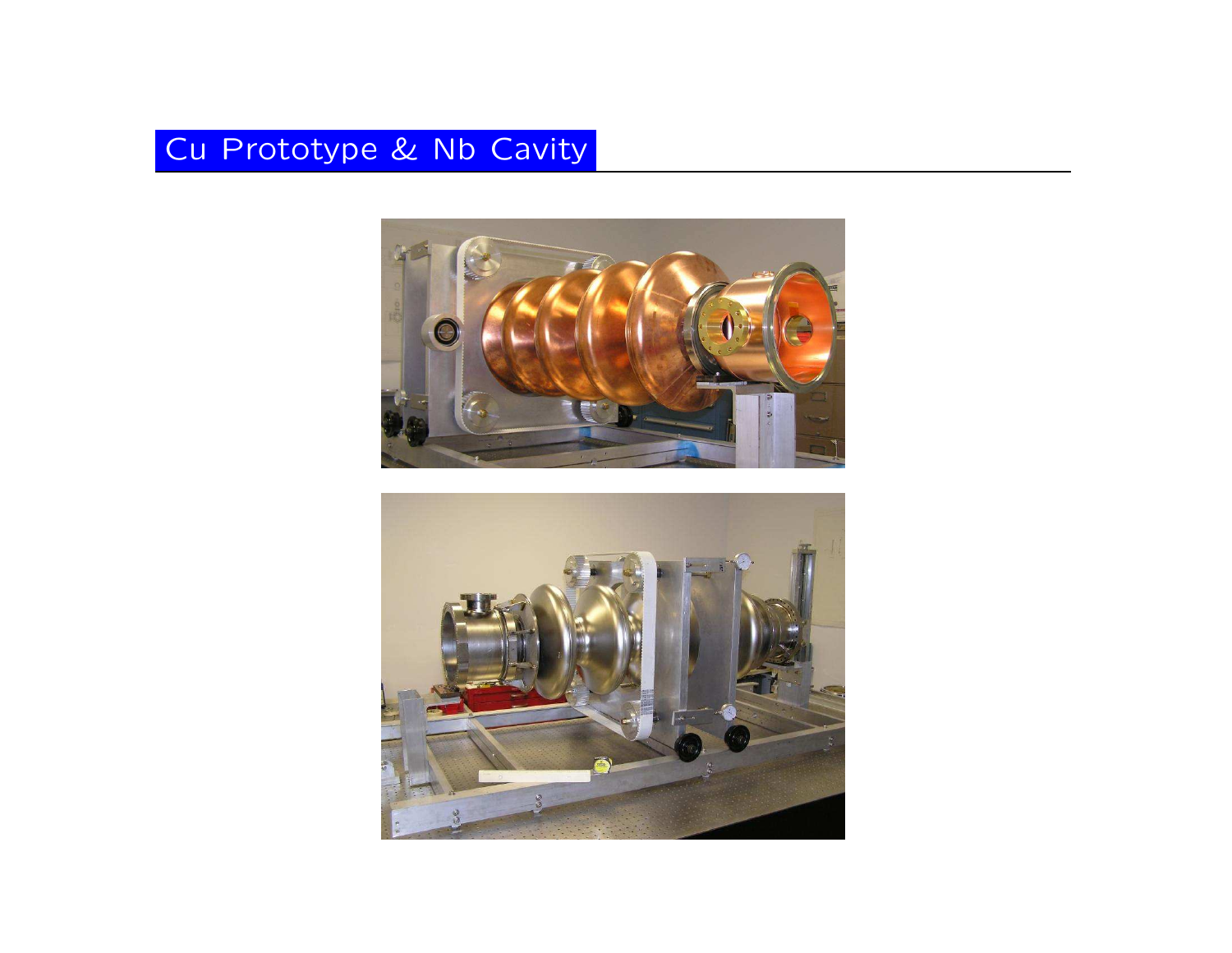#### HOMs: Simulation & Measurements

#### Frequency Domain

#### Time Domain

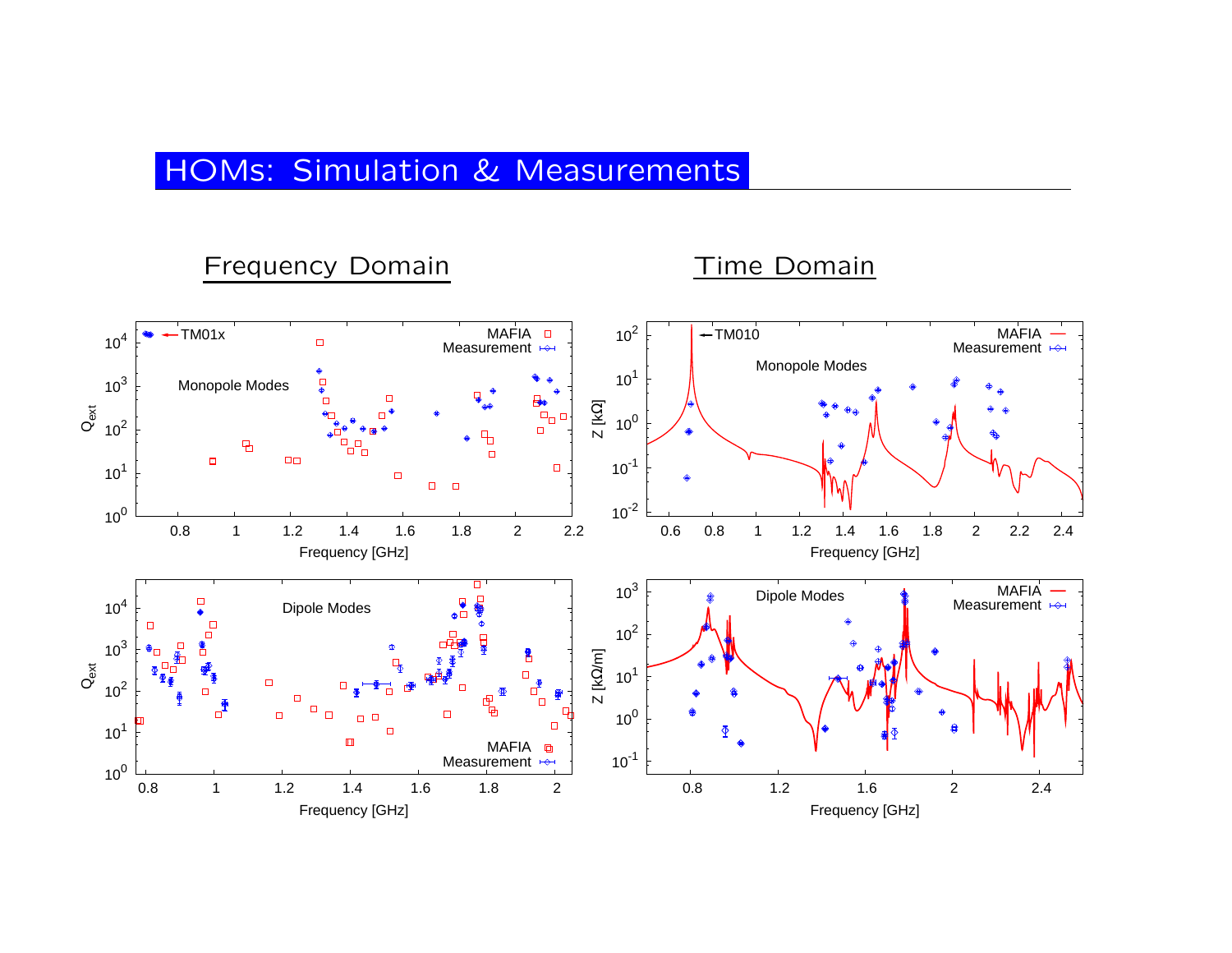## Multibunch BBU

#### TDBBU

#### MATBBU



Threshold Current > 2 Amps BNL eCooling Configuration - 4 Cavities - 54 MeV (Numerical Codes from JLAB)